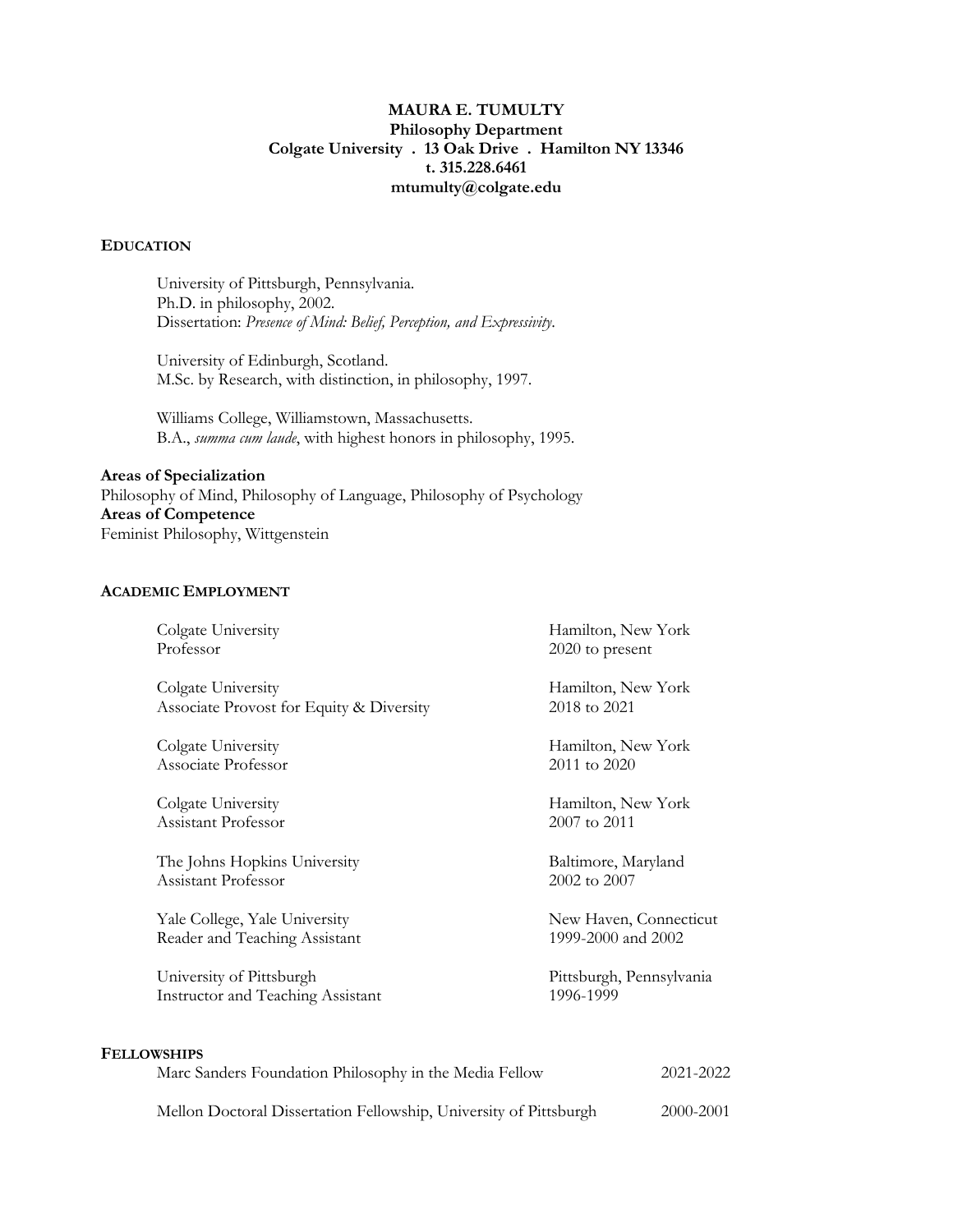| Anna Margaret and Mary Sloan Fellowship, University of Pittsburgh | 1999-2000 |
|-------------------------------------------------------------------|-----------|
| British Marshall Scholarship                                      | 1995-1996 |

#### **RESEARCH Publications**

# *Book*

*Alien Experience*. Oxford University Press, 2020.

#### *Peer-Reviewed Articles and Comments*

"Managing Mismatch Between Belief and Behavior," *Pacific Philosophical Quarterly* 95 (3) September 2014: 261-92.

"Delusions and Dispositionalism about Belief," *Mind and Language* 26 (5) November 2011: 596-628.

"Modeling Expressing on Demonstrating," *The Journal of Philosophical Research* 36 (February 2011): 43-76.

"Pains, Imperatives, and Intentionalism," *Comments and Criticism* section of *The Journal of Philosophy* 106 (3) March 2009: 161-6.

"Diminished Rationality and the Space of Reasons," *Canadian Journal of Philosophy* 38 (4) December 2008: 601-30.

"Davidson's Fear of the Subjective," *The Southern Journal of Philosophy* 44 (3) September 2006: 509-32.

### *Invited Essays*

"Delusions and Other Not-Quite-Beliefs," *Neuroethics* 5 (1) April 2012: 29-37.

"Showing by Avowing," *Acta Analytica* 25 (1) March 2010: 35-46.

### *Book Chapters*

"Feminist Philosophy of Language," in *Philosophy of Language: The Key Thinkers,* 2nd ed. Barry Lee, ed. London: Continuum, 2019.

"Illocution and Expectations of Being Heard," expanded version, in *Out From the Shadows: Analytical Feminist Contributions to Traditional Philosophy*. Sharon L. Crasnow and Anita M. Superson, eds. Oxford: Oxford University Press, 2012, 217-44.

"How Philosophers Think About Persons, Personal Identity, and the Self" in *Personal Identity and Fractured Selves: The Self, Personal Identity, and the Brain*. Hilary Bok, Debra J.H. Mathews, and Peter Rabins, eds. Baltimore, MD: Johns Hopkins University Press, 2009, 15-37.

*Book Reviews An Introduction to Philosophical Methods* in *The Review of Metaphysics* 65 (1) 2011: 152-3.

*The Problem of Perception* in *The Journal of Philosophy* 101 (1) January 2004: 44-53.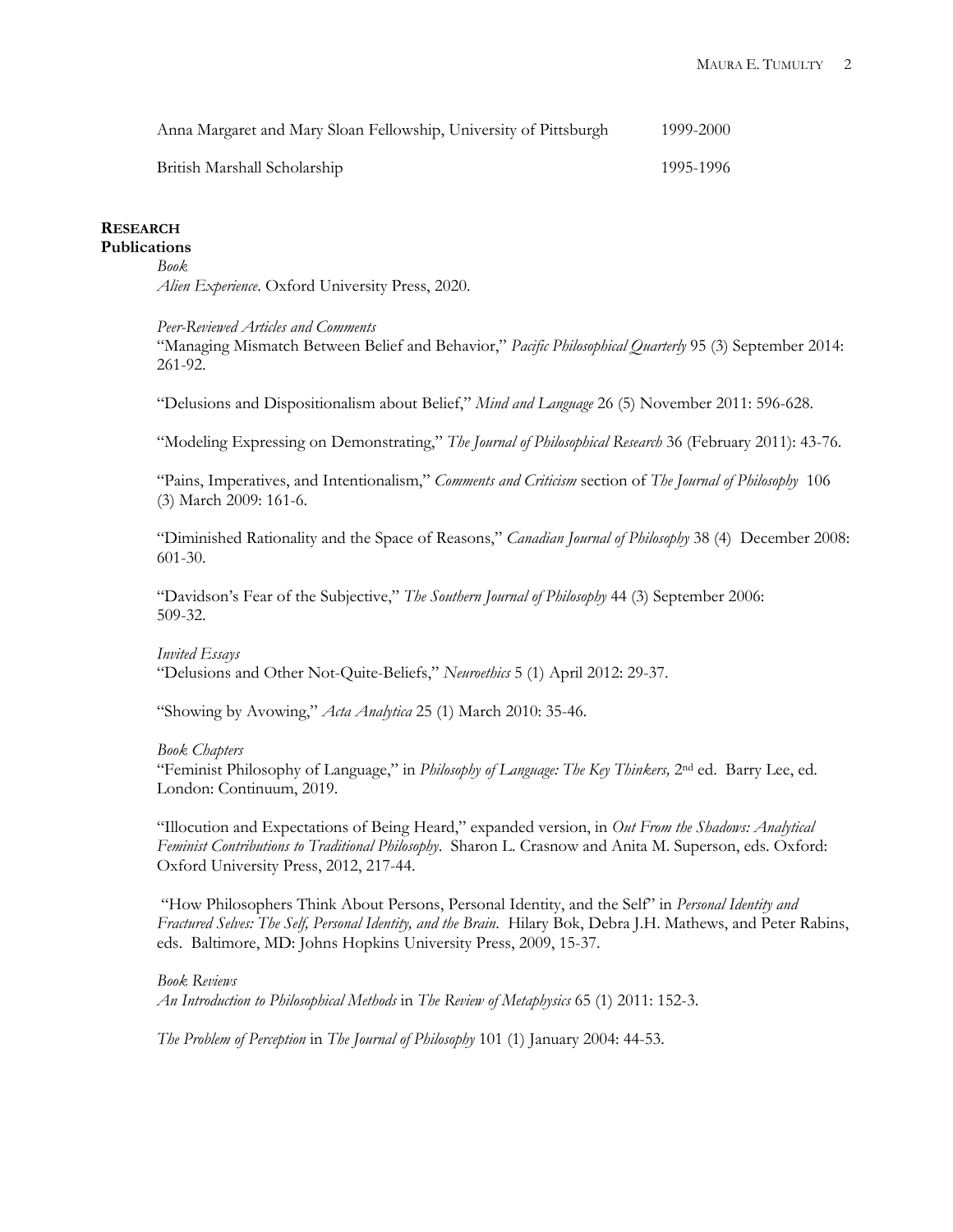#### **Presentations**

"Constraints on Outsourcing Self-Control," invited talk for symposium on Scaffolds of Responsible Agency; European Society for Philosophy and Psychology, Leipzig (online), August 2021.

"Alien Experience: Hating How, Not What, We Perceive," Colgate University Arts and Humanities Colloquium, October 2019.

"Problematic Perception: Beyond Projection and Misattribution," Meeting of the Creighton Club (New York State Philosophical Association) at Syracuse University, September 2019.

"Problematic Perception: Beyond Projection and Misattribution," invited conference paper at Bled Epistemology, Bled, Slovenia, June 2019.

"Affective Content and First-Person Authority," invited talk at Cognition, Affect, and Motivation Workshop; sponsored by Project PERFECT at the University of Birmingham, UK, June 2017.

Invited paper, symposium on Responsibility and Non-Rational Aspects of Agency, at meeting of the Central Division of the American Philosophical Association, March 2017.

"Two (ish) Kinds of Self-Control," invited colloquium talk at Northwestern University Department of Philosophy, November 2015.

"Alienated Experience," Meeting of the Society for Philosophy and Psychology, June 2015.

"Alienated Perception," Tennessee Value and Agency Conference, University of Tennessee, Knoxville, November 2014.

"Managing Mismatch Between Belief and Behavior," accepted for presentation at the Central Division meeting of The American Philosophical Association, March 2011.

"Beyond Hypocrisy: Managing Conflicts between Belief and Behavior," Colgate University Humanities Colloquium, April 2010.

"Neural Luck and First-Person Authority," York University, Toronto, January 2010.

"Delusions and Dispositional Beliefs," Meeting of the Society for Philosophy and Psychology, June 2009.

"Neural Luck," Central Division meeting of The American Philosophical Association, February 2009.

"Illocution and Expectations of Being Heard," Society for Analytical Feminism Group Session, Central Division meeting of the APA, February 2009.

"Modeling Expressing on Demonstrating," Expression and Self-Knowledge Workshop, Georgetown University, Spring 2007.

"Two Accounts of Thought-Attribution," Williams College, Spring 2006.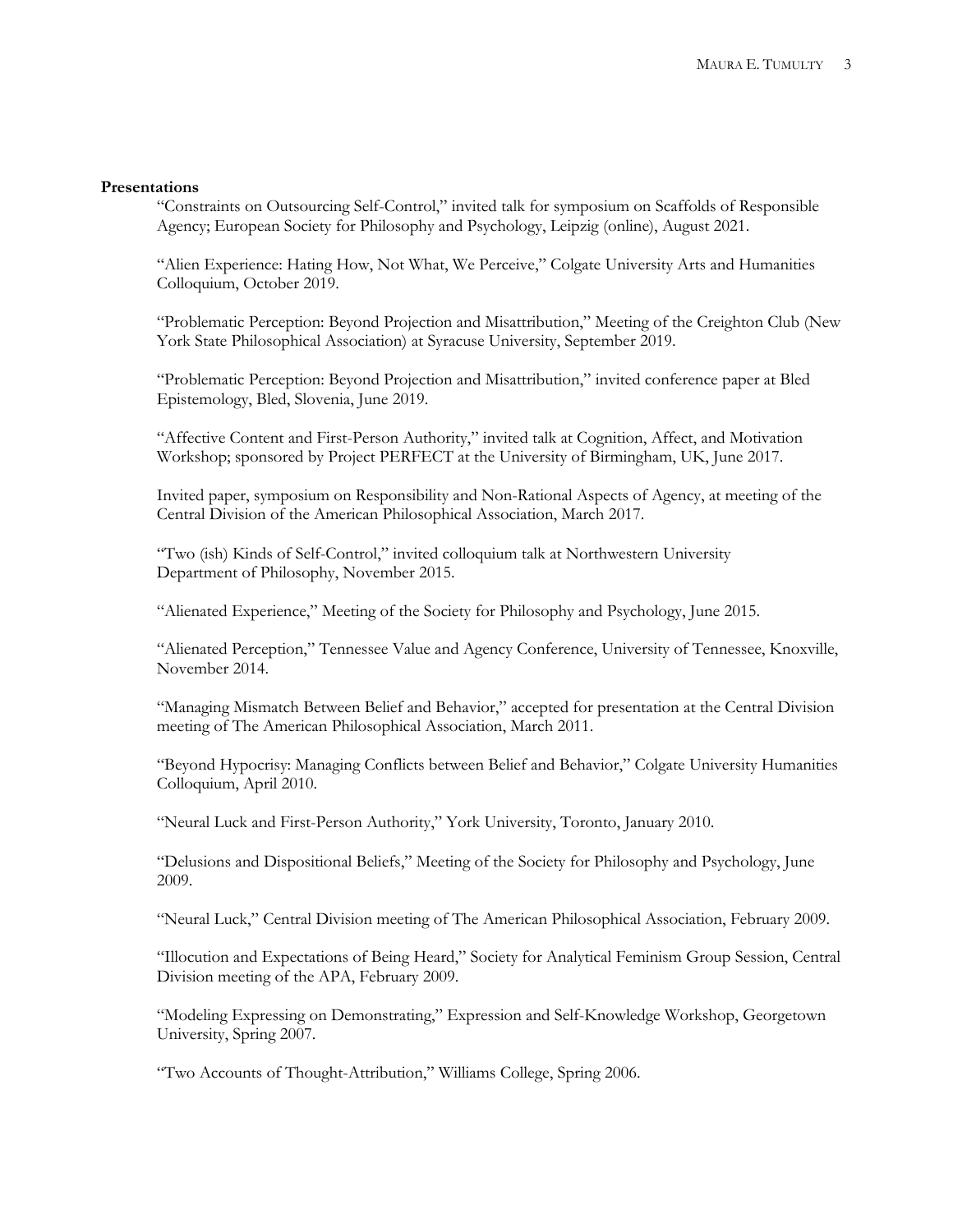"How Philosophers Think About Personal Identity," at Program in Ethics and Brain Sciences Seminar, Berman Bioethics Institute, The Johns Hopkins University, Fall 2004.

"Permanent Resident Aliens in the Space of Reasons," accepted for presentation at refereed conference, University of Cape Town, South Africa, Summer 2004.

"Loquacity is Not Competence: Wittgenstein, Nonsense, and the Death Penalty," Wittgenstein Workshop, University of Chicago, Winter 2003.

#### **Invited Responses**

Comments on Amy Kind, "The Possibility of Imagining Pain," Central Division meeting of the APA, February 2022.

Comments on Jay Jian, "The Internalist Connection Between Intention and All Things Considered Judgment," Central Division meeting of the APA, February 2021.

Comments on Pamela Hieronymi's keynote address at the NUSTEP Conference, May 2016, Northwestern University.

Comments on Jason Leddington, "Perceptual Presence," Eastern Division meeting of the APA, December 2007.

Comments on John Kulvicki's "Artifact Expression," Expression Workshop, University of North Carolina at Chapel Hill, Fall 2006.

# **TEACHING**

*Colgate University* Awarded the Alumni Corporation Distinguished Teaching Award in 2017.

Developed and taught the following courses:

Our Sensational Mind: a 300-level course co-taught with Jason Meyers (Neuroscience) examining neurobiological and philosophical questions about sense perception.

Unconscious Cognition: a 400-level seminar examining philosophical and empirical questions about unconscious mental activity. Spring 2020, Spring 2022.

Self-Knowledge: a 400-level seminar examining the authority with which we can speak about our mental states. Spring 2010, Fall 2012.

Philosophy of Mind: a 300-level class examining historical and contemporary debates about the nature of mentality. Fall 2007, Fall 2008, Spring 2011, Fall 2013, Fall 2015, and Spring 2018.

Philosophy of Psychology: a 300-level class exploring the proper relationship between our everyday sense of ourselves ('folk-psychology') and the questions asked, and answers offered, by the sciences of the mind and brain. Spring 2008 and Spring 2009.

Philosophy and Feminisms: Feminist Epistemology: a 300-level class examining whether and how considerations about gender could be relevant to different kinds of inquiry. Spring 2013, Fall 2016, and Fall 2018.

Introduction to Philosophical Problems: a 200-level class that cultivates students' ability to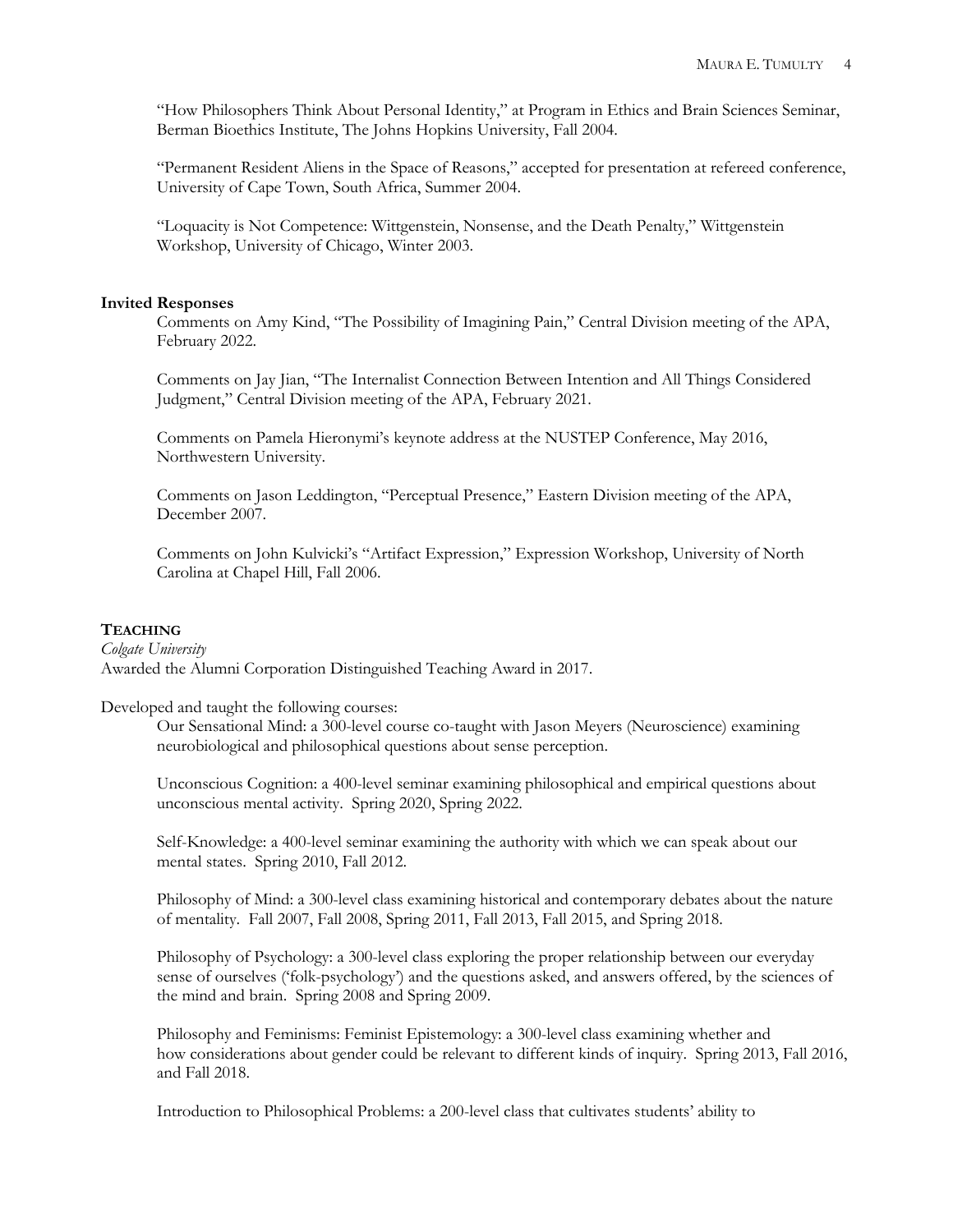analyze and produce philosophical arguments. We explore competing approaches to the nature of truth, the persistence of personal identity over time, free will, and skeptical questions about the justifiability of commonly held beliefs. Fall 2007 (two sections); Spring 2008; Spring 2009 (two sections); Spring 2010 (two sections); Spring 2011 (two sections); Spring 2012; Fall 2012 (two sections); Spring 2013; Spring 2016; Fall 2017 (two sections); and Spring 2019. As a First Year Seminar: Fall 2008 and Fall 2010. As a Summer Institute Course for the OUS program: 2014 and 2016.

Scottish Philosophy and the Fact-Value Distinction: a 300-level course exploring the fact/value distinction as it operates in the philosophy of David Hume, Adam Smith, and contemporary thinkers engaging with their work. Director's course for the 2014 and 2017 St Andrews Study Group.

Challenges of Modernity: a component of Colgate's Core Curriculum. My version of this course emphasizes the ways different texts from the modern period have posed, and tried to answer, the question of how we could justify our choices about how to live our lives. Fall 2010, Spring 2012, Fall 2013 (two sections), Fall 2015, Spring 2016, Fall 2016, Spring 2018 (two sections), and Fall 2019.

# *The Johns Hopkins University*

Developed and taught the following courses:

Departmental Seminar for first-year graduate students, on Wilfred Sellars's *Empiricism and Philosophy of Mind* (co-developed and co-taught with Michael Williams). Fall 2002.

Graduate Seminar in Philosophy of Language on Gareth Evans's *Varieties of Reference*. Spring 2004.

Graduate Seminar in Philosophy of Language on Conceptual Relativity. Spring 2006.

Graduate Seminar in Philosophy of Language on Frege. Spring 2007.

Advanced undergraduate course in Philosophy of Language, surveying the period from Frege to Quine. Fall 2006.

Advanced undergraduate course in Philosophy of Language, surveying classic and contemporary approaches to key problems. Spring 2003.

Advanced undergraduate survey course covering key themes in analytic philosophy from Frege to the present. Fall 2003 and Fall 2004.

Introductory undergraduate courses in Philosophy of Mind: Self-Knowledge (Fall 2006) and Consciousness (Spring 2004). Philosophy of Mind: Consciousness was also taught as a writing intensive Freshman Seminar (Spring 2003).

Introductory undergraduate courses cross-listed with the Program in Women, Gender, and Sexuality: Liberal Feminist Political Philosophy (Fall 2002 and Fall 2003); Feminist Epistemology (Fall 2004 and Spring 2006); Feminism and Philosophical Problems (Spring 2007).

### **SERVICE**

*Colgate University*

Associate Provost for Equity and Diversity 2018 to 2021 OUS Scholars Program Executive Summer 2017 to 2021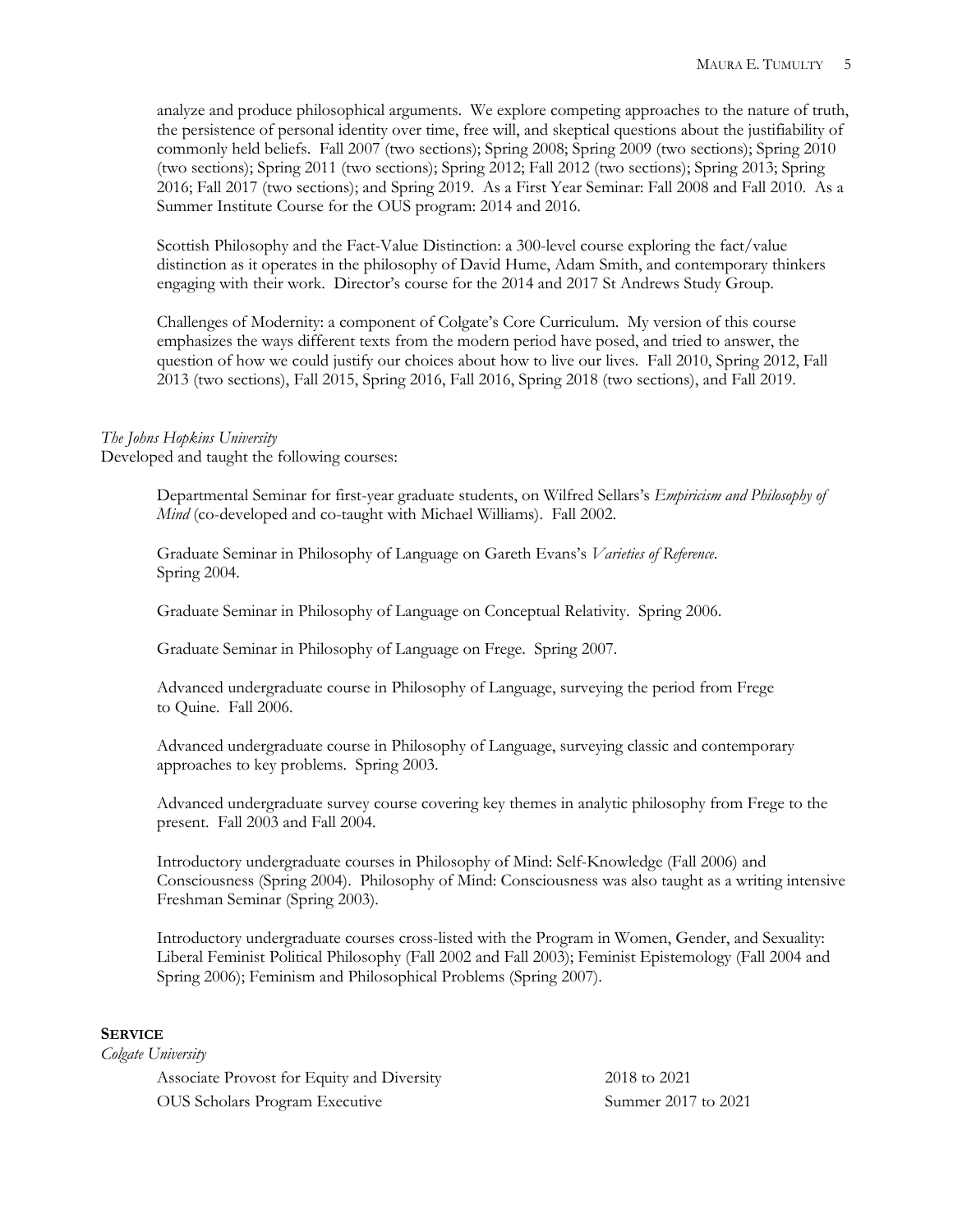| Advisory Board                                               |                               |
|--------------------------------------------------------------|-------------------------------|
| Search Committee for the CDO                                 | 2020 to 2021                  |
| Search Committee for the President                           | Spring 2015 to Fall 2015      |
| University Professor for Core 152: Challenges                | Spring 2015 to January 2017   |
| of Modernity                                                 |                               |
| <b>Faculty Development Council</b>                           | Fall 2010 to 2016             |
| Chair, Faculty Development Council                           | 2012-13; 2015 and 2016        |
| Co-Director, Workshops for New Tenure Track Faculty          | 2012 to 2013                  |
| <b>Equity Grievance Panel Member</b>                         | 2013 to 2014; 2018 to present |
| Search Committee for Provost and Dean of Faculty             | Fall 2010 to Spring 2011      |
| Admissions and Financial Aid Committee                       | Spring 2009 to 2012           |
| Animal Care and Use Committee                                | 2010-11; 2016; 2018-2021      |
| Assessment Committee                                         | Spring 2018 to present        |
| Committee on Advising                                        | Spring 2012 to 2015           |
| Graduate Fellowship Committee                                | Fall 2008 to 2012             |
| UK/Ireland Fellowship Committee                              | Fall 2013 to present          |
| Department search committee for one-year position            | Spring 2009                   |
| Department search committee for two-year position            | <b>Fall 2008</b>              |
| Department search committee for one-year position            | Spring 2012                   |
| Chair, department search committee for tenure-track position | Fall 2012-Spring 2013         |
| Chair, department search committee for tenure-track position | <b>Fall 2018</b>              |
| Department search committee for tenure-track position        | Fall 2015-Spring 2016         |
| Secretary for Philosophy Department meetings                 | Spring 2008 to 2016           |
| Member, National Coalition Building Institute chapter        | Spring 2010 to 2013           |
|                                                              |                               |

# *The Johns Hopkins University*

| Board Member, Program in Women, Gender, and Sexuality         | 2006 to 2007 |
|---------------------------------------------------------------|--------------|
| Director of Undergraduate Studies, Philosophy Department      | 2006 to 2007 |
| Admissions Committee, Philosophy Department                   | 2006         |
| Secretary for Philosophy Department meetings                  | 2005 to 2007 |
| Faculty Member, Program in Ethics and Brain Sciences,         | 2003 to 2007 |
| Berman Bioethics Institute, Bloomberg School of Public Health |              |
| Graduate Program Review Committee, Philosophy Department      | 2002 to 2003 |
| Co-organizer, faculty/student departmental reading group      | 2002 to 2004 |
|                                                               |              |

# *Dissertation Committees at The Johns Hopkins University*

Committee member for:

- Ana Diaz, *The Limits of Reductive Physicalism*, defended October 2010
- Michael Hicks, *The Environment Dependence of Thought*, defended October 2008
- Julia Krause, *What Non-Conceptual Content Should Be*, defended March 2012
- Crystal L'Hôte, *The Representationalist's Dilemma*, defended June 2006